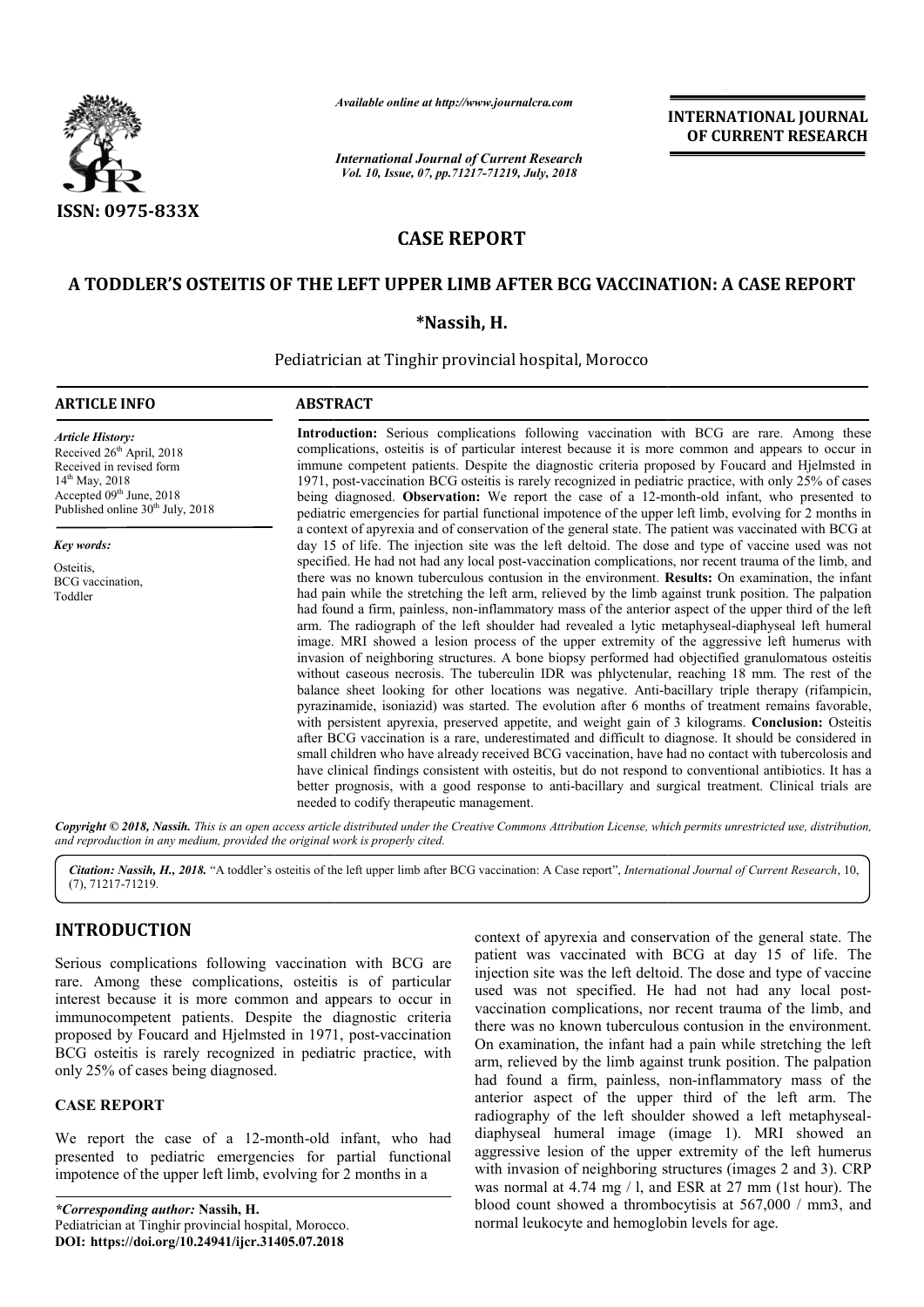A bone biopsy performed had objectified granulomatous osteitis without caseous necrosis.



**Image 1. radiograph of the left shoulder showing a lytic lesion of the metaphyseal-diaphyseal part of the left humerus**



**Image 2. Front vue; MRI showing an aggressive lesion of the upper extremity of the left humerus with invasion of neighboring structures**



**Image 3. Sagittal vue of the bone lesion**

AFB smear and culture were negative. The tuberculin IDR was phlyctenular, reaching18 mm. The remainder of the assessment had not found other bone or extra-osseous locations. Antibacillary triple therapy (rifampicin, pyrazinamide, isoniazid) was started. The clinical evolution over 6 months of treatment remains favorable, with regression of local signs, persistent apyrexia, preserved appetite, and weight gain of three kilograms. While a big improvement in radiological findings have been observed.

### **DISCUSSION**

Osteitis after BCG vaccination is rare. The incidence in the world is 0.39 per thousand vaccinations, comprising only a quarter with bacteriology and positive histology (1). Symptoms may be vague and present up to 30 months after vaccination (usually between 8 to 24 months) (1, 2). The general state of the child remains preserved. The lesion may be distant from the injection site and may disappear spontaneously within 40 months of vaccination (3). The most common radiological involvement is a single, well-defined destructive lesion of the metaphysis and / or epiphysis of the long bones with swelling of the soft tissues and the presence of a periosteal reaction. Biology highlights a mild inflammatory syndrome, which contrasts with "classic" osteomyelitis or septic arthritis. The diagnostic reference test is early biopsy of the lesion with AFB detection and culture (1). The histology can establish lesions of tuberculosis without distinguishing between an attack by the bacillus of Koch, Calmette and Guérin, or other mycobacteria (3). Up to 50% of cultures are negative (1). Once proven, BCG post-vaccination osteitis should be treated with anti-bacillary drugs. There is no consensus about the molecules used, as well as the duration of treatment. A surgical approach to obtain a sample is indicated, however, because medical treatment generally gives good results, debridement should be avoided. The cases reported in the literature healed fairly quickly. The degree of long-term disability after BCG post-vaccination osteitis depends on the degree of bone and joint destruction (2).

#### **Conclusion**

Osteitis after BCG vaccination is a rare complication that is underestimated and difficult to diagnose. It should be considered in small children who have already received BCG vaccination, have had no contact with tuberculosis and have clinical findings consistent with osteitis, but do not respond to conventional antibiotics. It has a better prognosis, with a good response to anti-bacillary and surgical treatment. Clinical trials are needed to identify the most influential vaccine strains, and to codify therapeutic management.

#### **Abbreviations**

- BCG: Bacillus Calmette-Guerin
- MRI: magnetic resonance imaging
- IDR: intradermal reaction
- CRP: C-reactive protein
- ESR: erythrocyte sedimentation rate
- AFB: Acid- Fast Bacilli

### **REFERENCES**

Chiu, N. *et al.* Mycobacterium bovis BCG–Associated Osteomyelitis/Osteitis, Taiwan Emerging Infectious Diseases, www.cdc.gov/eid, Vol. 21, No. 3, March 2015